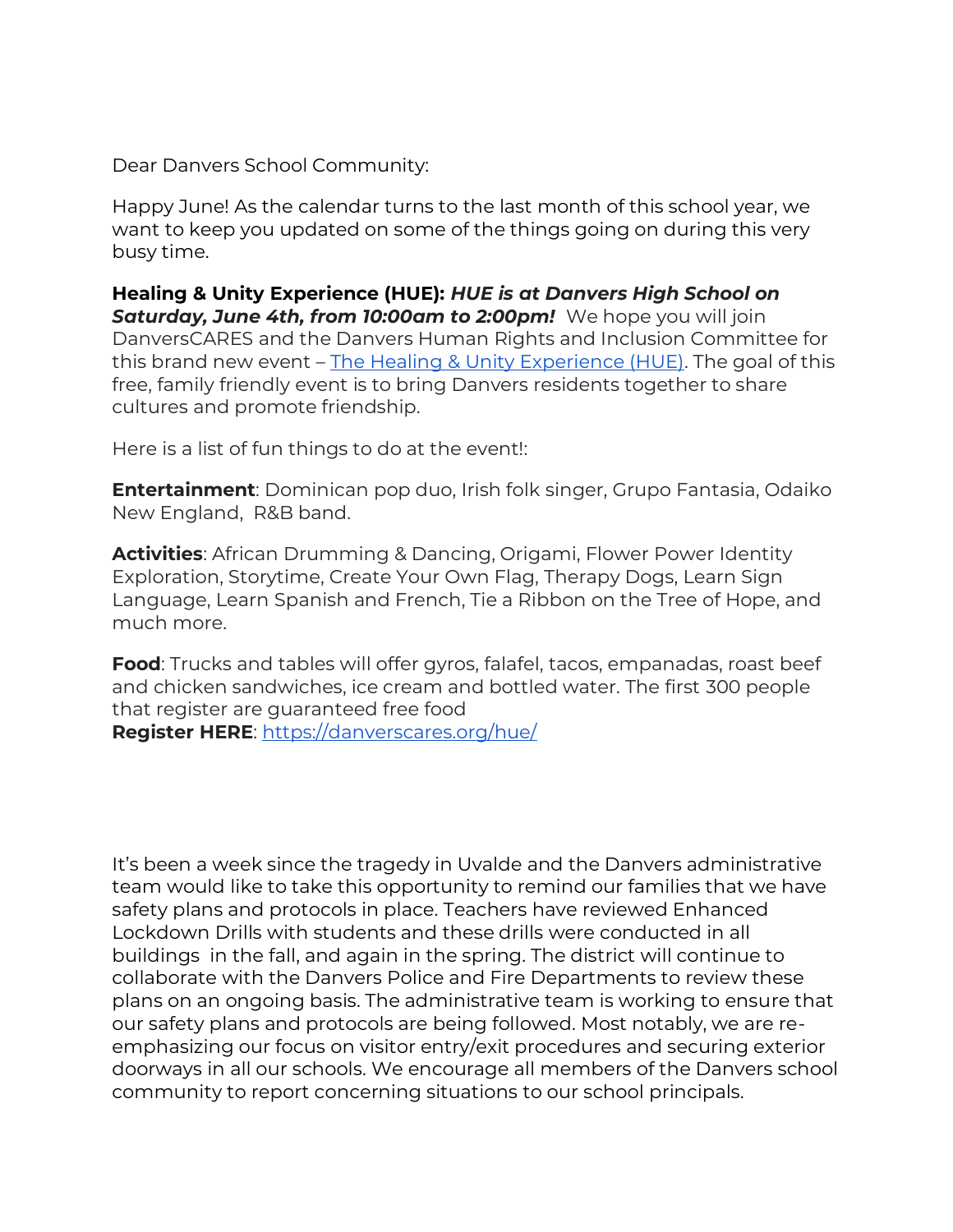## **Massachusetts Department of Elementary and Secondary Education: Connecting Unconnected Students –** The Danvers Public Schools would like to make you aware of the **Affordable Connectivity Program (ACP)**, a federal government program that provides:

- Up to \$30 a month **discount on Internet service** per eligible household, and,
- A one-time discount of up to \$100 for a connected device (such as a laptop, desktop computer, or tablet) purchased through a participating provider. Each participating household is limited to a single device discount.

Internet access has become an important part of full participation in school, and we want to make sure that all students have reliable, affordable access at home. As a district that participates in the U.S. Department of Agriculture's Community Eligibility Provision (CEP), **your household is automatically eligible to receive the ACP benefit**. If you are interested in applying for this benefit, you may find more information and apply online at **[ACPbenefit.org](https://acpbenefit.org/)**, by mail, or by contacting a [participating service provider.](https://data.usac.org/publicreports/CompaniesNearMe/Download/Report) While applying, you may use a district-issued student ID for your student's identification in the ACP application process. Other acceptable forms of identification include a birth certificate, driver's license, passport, or other government ID.

**Danvers Recreation Summer Programs:** Summer will be here soon! **Today is the last day to get a \$10 discount** by registering for one of the exciting [programs](https://issuu.com/danversrecreation/docs/summer_program_grid) that are being offered by Danvers Recreation! Danvers Public Schools is partnering with Danvers Recreation for 6 weeks of the Falcons program. We will enhance the program with morning project-based learning sessions for rising first through eighth graders.

On a final note, last Friday, we said goodbye to Keith Taverna, Assistant Superintendent of Finance and Personnel. Keith started in Danvers as a college intern in 2009, and went on to become one of the leaders of the school district. We will miss his institutional knowledge, talent at juggling